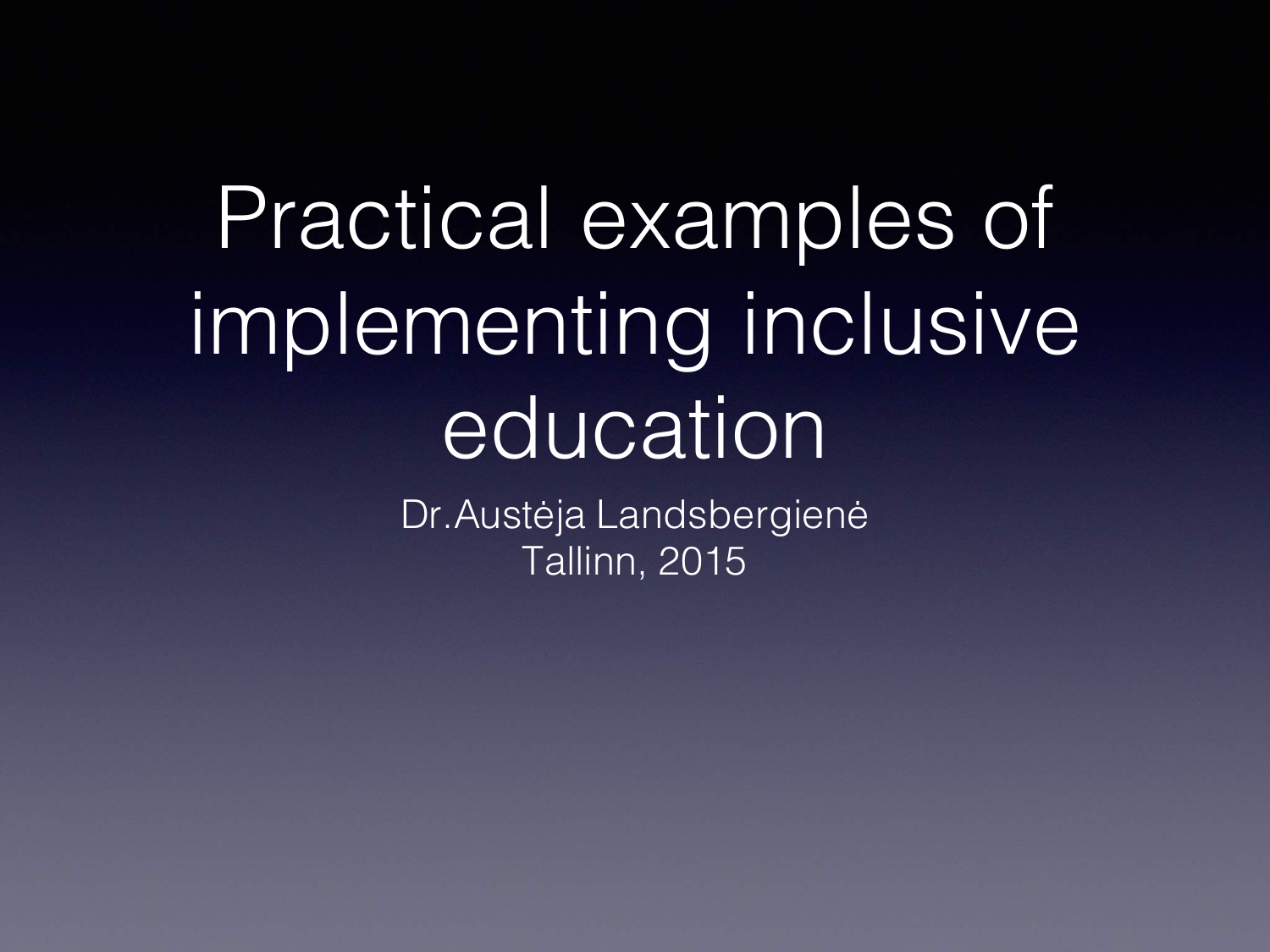## Effective Leadership

- Shared Vision
- Understanding Everyone's **Needs**
- Ensuring Everyone Has A Voice
- Involving Community

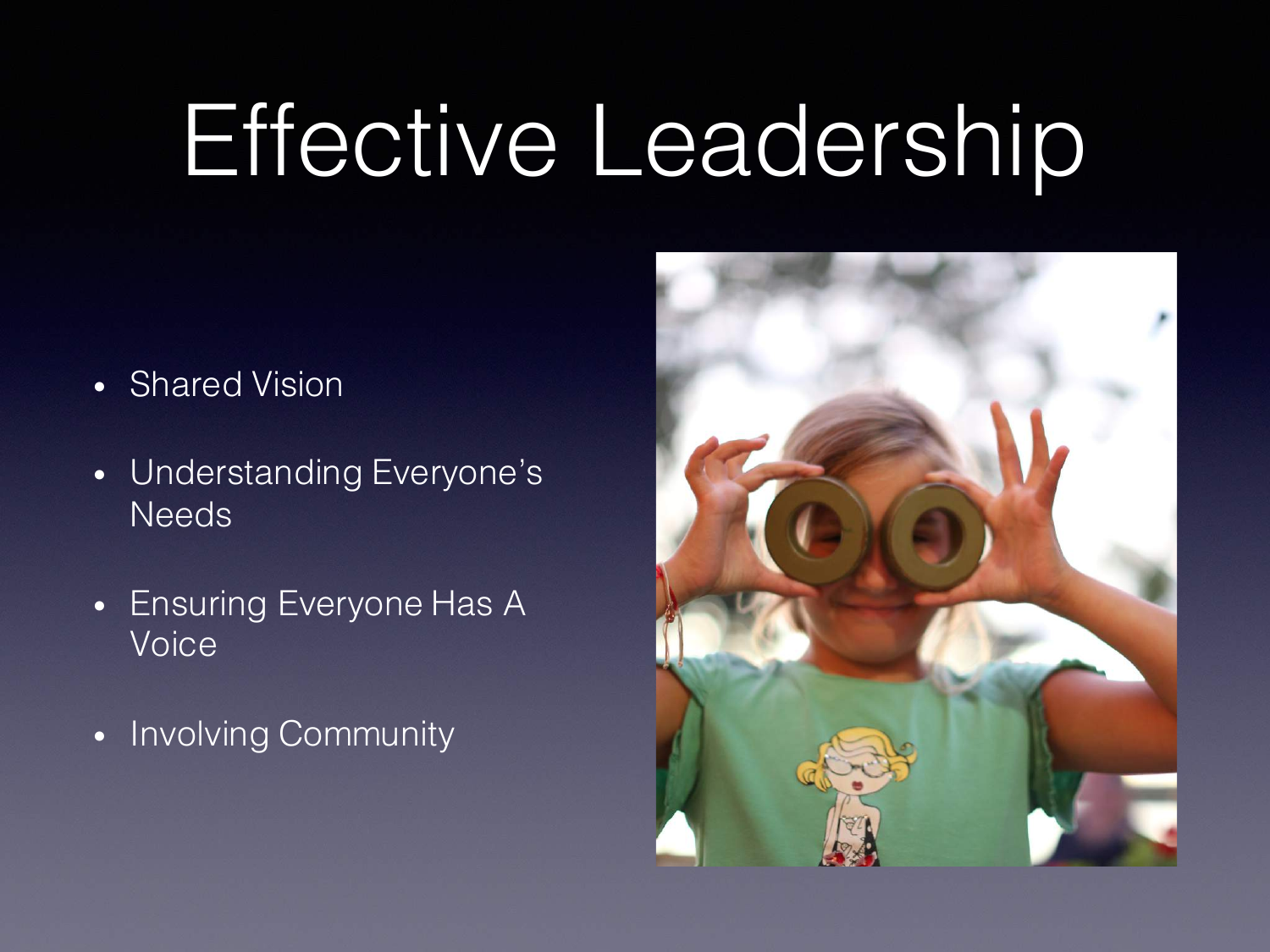### Teachers As Leaders

- Hiring for Attitude only the ones who are willing
- All Staff Are Aware "THIS IS THE WAY WE WORK"
- All Staff Understand the Importance of Removing Barriers to Inclusion
- All Staff Are Aware of the Importance of the Strategies to Support Inclusion
- Checklists
- Continuous Review of Classroom Environment
- Continuous and Individualised Professional Development

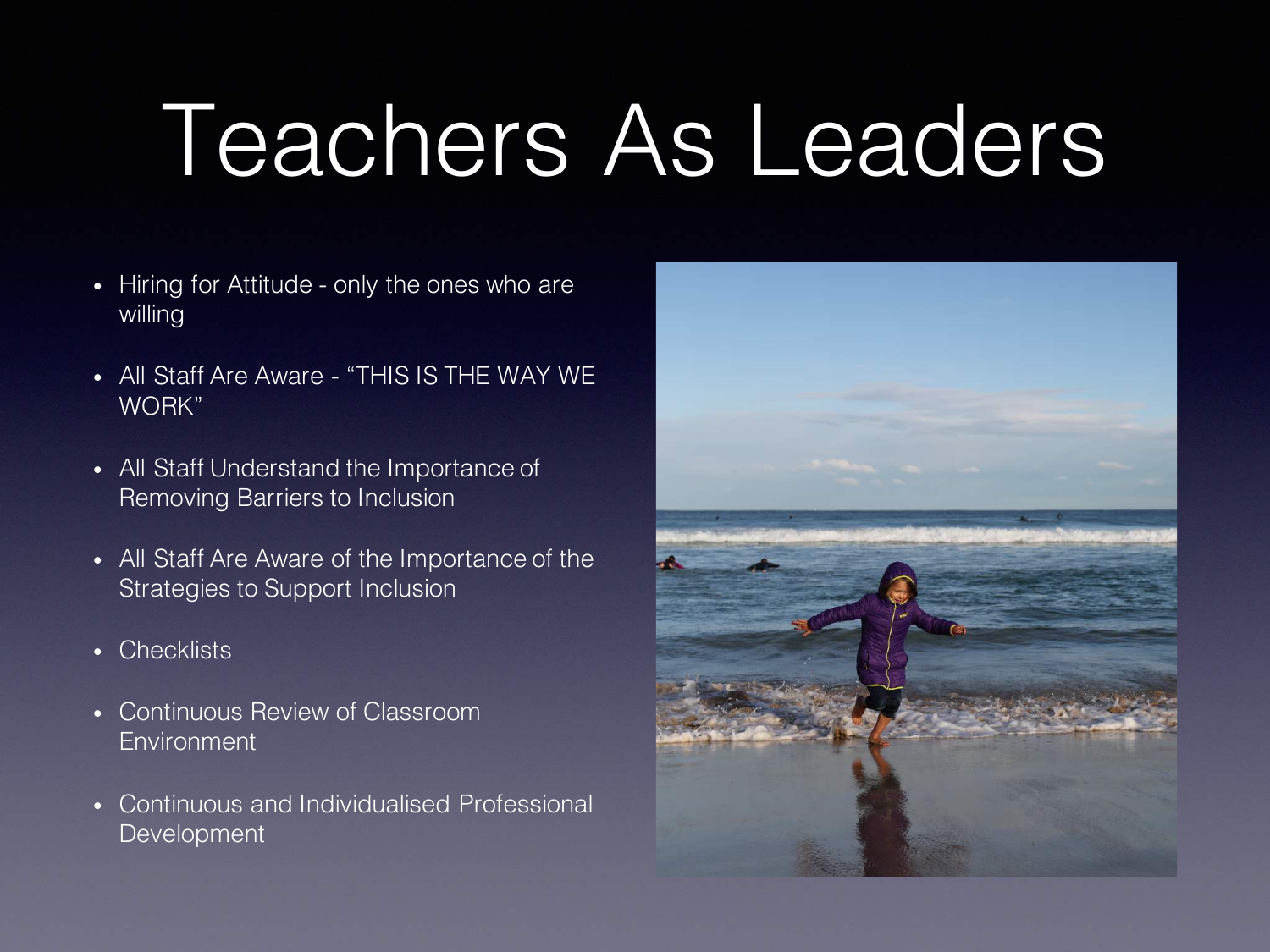#### Getting Community On Board

- Transparency
- Parent Education
- Stories and Dialogue
- "ALL of us have special needs, some - just a little bit MORE special" - the motto of our model

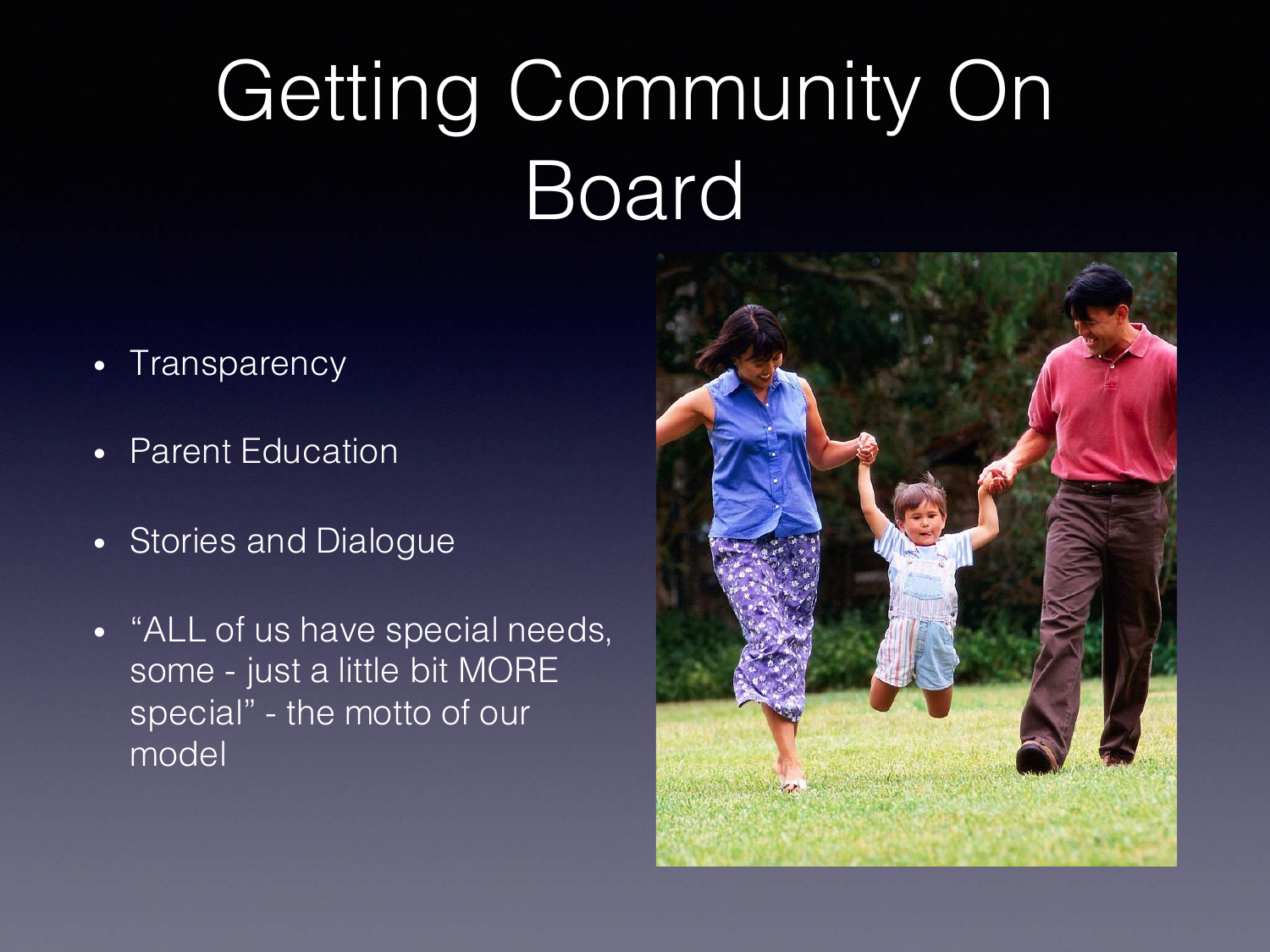# What Have We Learned?

- It's more about the attitude, not about the skills
- It's more about the willingness, not about the money
- We need to recognise the diversity of needs that individuals have and we need to remove prejudice and barriers
- There are visible and non-visible differences that exist among people. Acknowledge and respect.
- A child's right to be included must be at the heart of educational practice